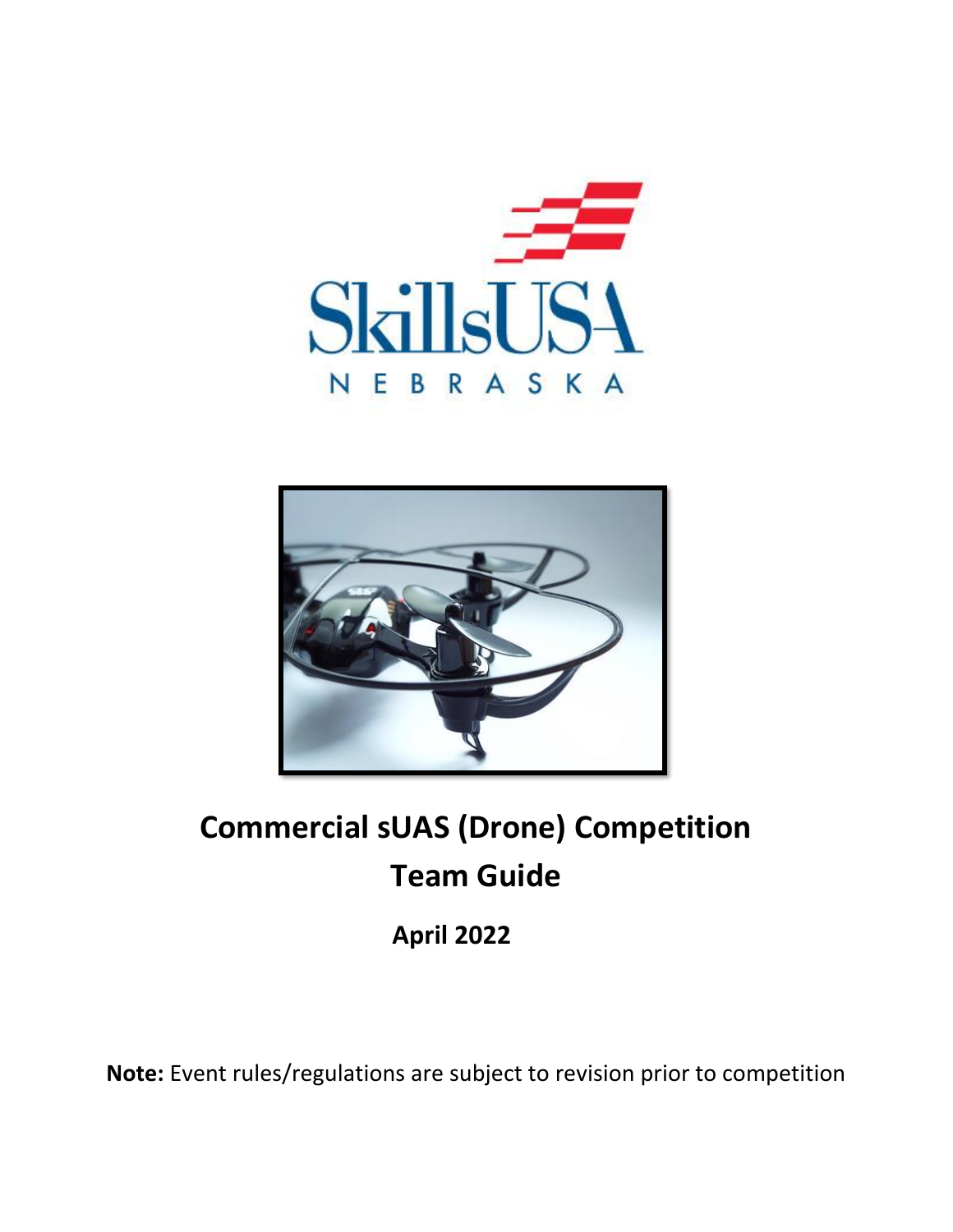#### **Event**

The **2022 Drone Technology**: Drone skills, enables students to enter a wide range of industries using this new field of technology. Drones are cost effective, safer, faster and more accurate than traditional methods of aerial data acquisition. Additionally, with the pending integration of drones into the national airspace, this platform, helps multiple industries leverage autonomous drone operations and redefines their business models. The field of precision agriculture is benefiting farmers greatly by providing actionable data into crop health, yields and other cost-saving measures. This platform, allows drone operators equipped with special imaging sensors to fly optimized autonomous mapping flight plans over farmland to generate insightful useful maps. In construction and surveying, drones are increasingly being utilized to scan job sites and create photo-realistic 3D maps of terrain and structures with centimeter-grade accuracy. This enables construction professionals' greater intelligence through timely asset tracking, surveying, 3D modeling, site planning and much more. The energy industry is perpetually gathering information for risk management, from pipeline monitoring to encroaching trees and foliage on transmission lines. Drones give users the ability to gather aerial imagery in a timely, safe and cost-effective manner, thus helping to identify potential crisis like spills and outages. The usage of drones in the mining industry is limitless and increasingly becoming an invaluable resource. Drone operators and end-users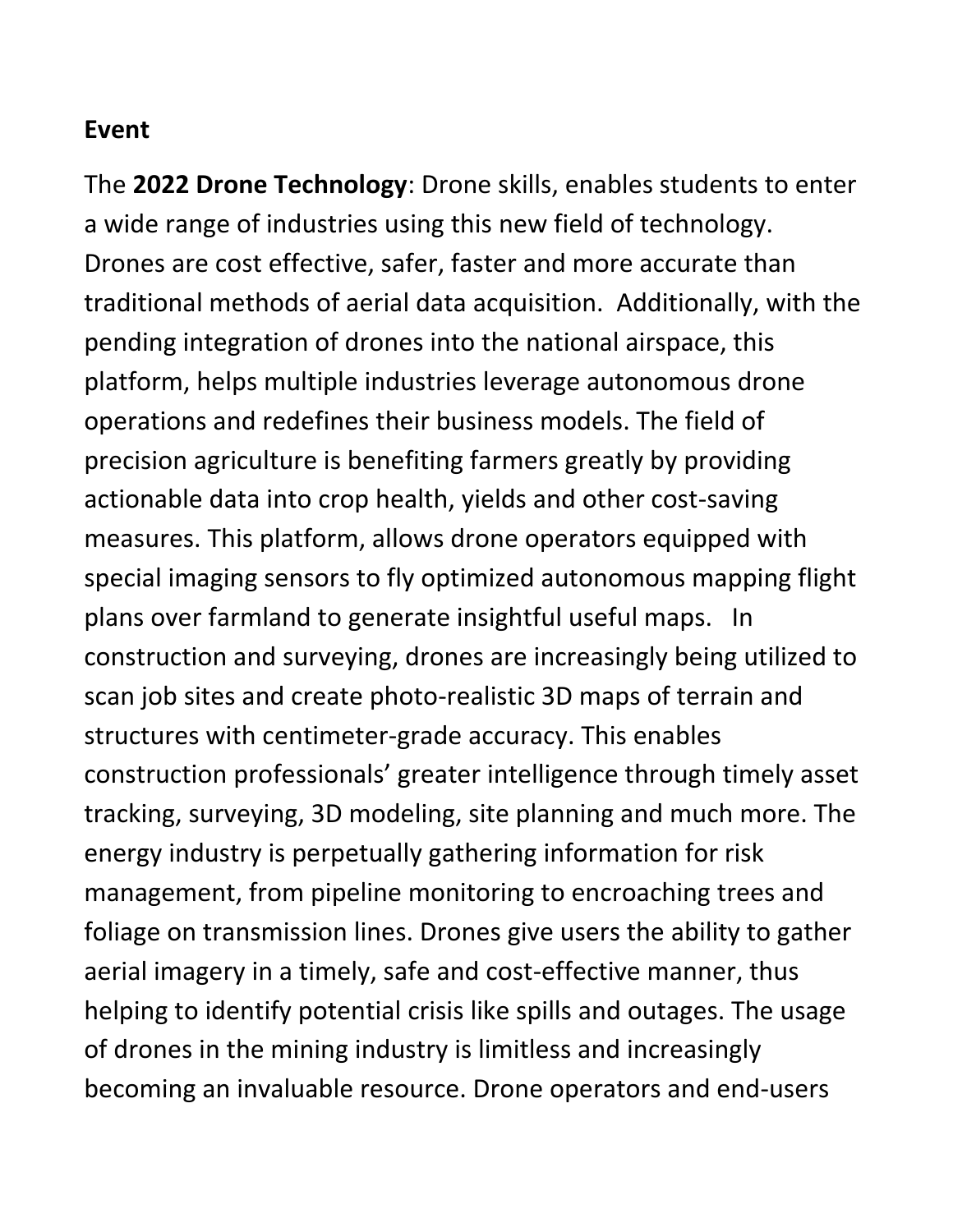have the ability to monitor stockpiles, map exploration targets and track equipment at the fraction of the cost of a helicopter, but in a much safer manner. Photogrammetry, the science of making measurements from photographs, pertains to mapping the earth and with the recent explosion of consumer drone technology; photogrammetry by GPS-enabled drones is increasingly becoming the norm.

Competition evaluates team members' skills and preparation for employment in multiple career fields related to the safe and efficient use of drone technology in the National Airspace

System.

CrossFlight Sky Solutions, MINDS-i Robotics, Pitsco Education,and the University of Florida's Herbert Wertheim College of Engineering worked closely together to develop the new competition that can be conducted in person or virtually in 2021, enabling student participants to experience real-world, scenario-based situations involving small unmanned aircraft systems (sUAS), also known as drones.

"SkillsUSA's new Commercial sUAS (Drone) Competition is a perfect example of how education and industry can work together to create compelling new opportunities for our students in some of the nation's fastest-growing fields," said SkillsUSA Executive Director Chelle Travis.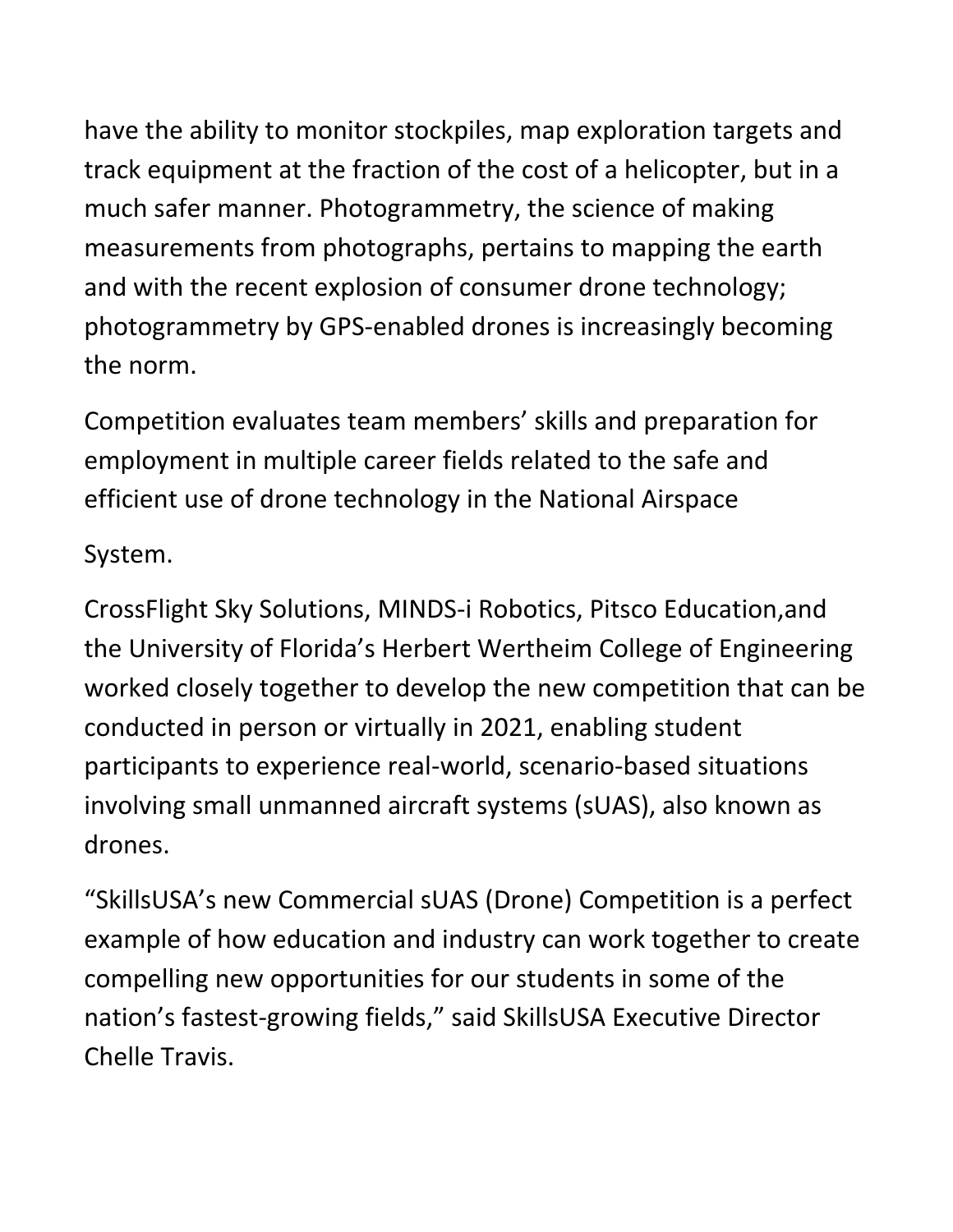"SkillsUSA is proud and excited to add this competition to the more than 100 skilled competitions we've already created in cooperation with our varied industry partners.



Commercial sUAS (Drone) Competition engages students in exciting real-life scenarios while teaching them the hands-on technology, maintenance, and piloting skills needed to successfully pursue a career in sUAS," said MINDS-i Robotics President Mike Marzetta.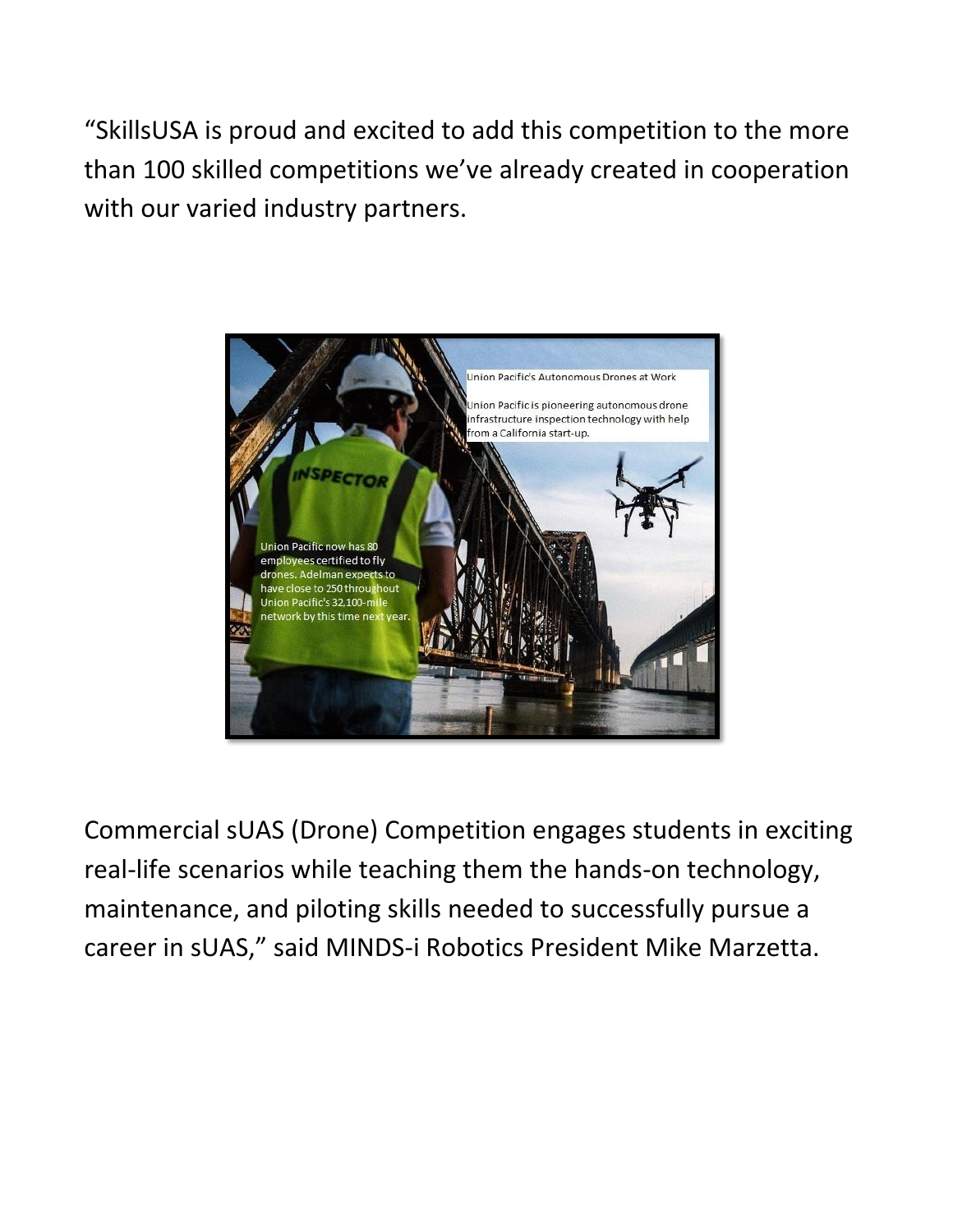





## **Purpose:**

To evaluate team members' skill and preparation for employment in fields related to and including drones,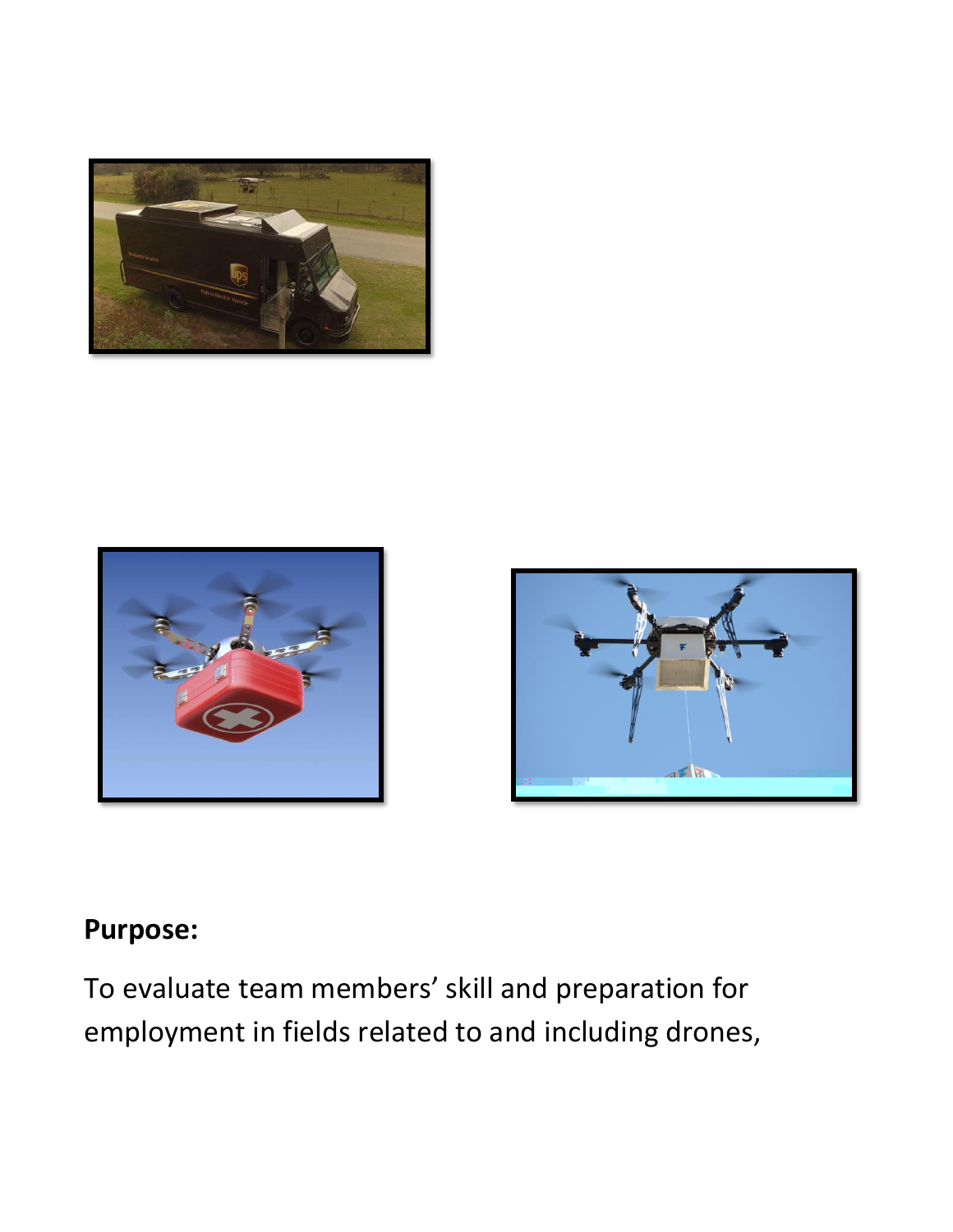engineering, automation, manufacturing, electronics, computers and emergency services.

To recognize outstanding performance by participants in scenarios that require problem solving and teamwork in the real-world situation.

## **Clothing Requirement:**

Official SkillsUSA attire is required. For complete details, visit www.skillsusastore.org. If you have questions about clothing or logo attire, call 800-401-1560 or 703-956-3723

**Eligibility:** The Drone challenge is open to active SkillsUSA members.

## **Supplied by Technical Committee:**

**Challenge field** Team must go through

Basic = Field  $1 +$  Field  $2A$  total points 200

OR

Advanced = Field  $1 +$  Field  $2B +$  Field  $2C$  total points 200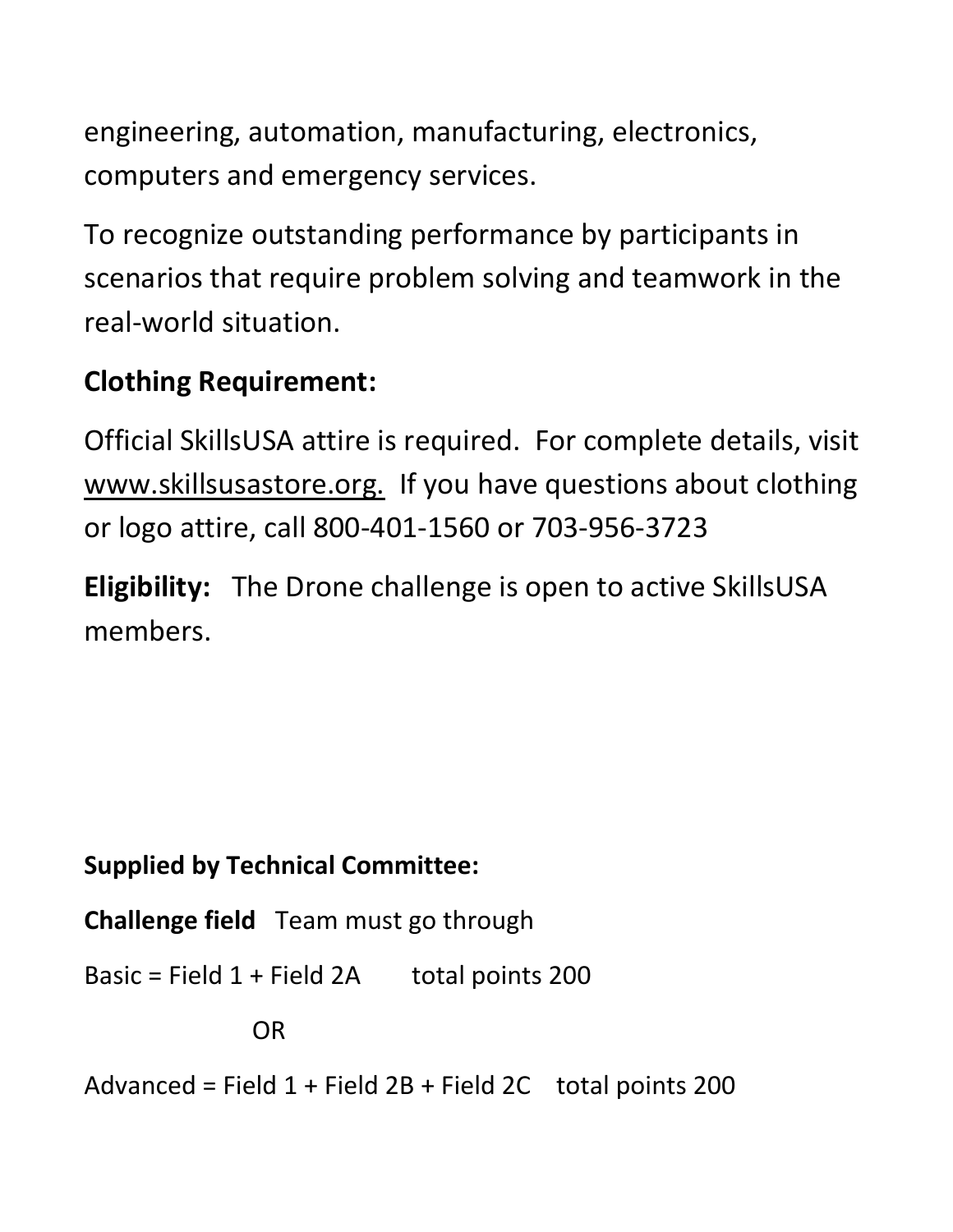Numbers for each drone – 2 team numbers

**Field 1** element: 1 starting location – required control.

**Field 2 A** element**:** one (1) gate. The gate will have an opening of at least 24" either 24" length and 24" heigh or 24" diameter. Height from the floor will be from 12 to 48" Launch location, landing location may be different.

**Field 2 B** Launch location, fly over a wall and land on a target. Target is behind the wall unseen by pilot. Second team member maybe be on target side directing pilot for landing

**Field 2 C** Launch location, fly over a wall (do not land) record objects on unseen side of wall. Choose either to use 3D goggles and record objects, relay camera objects to cell phone, or computer, or record objects with drone camera for downloading on return to launch location. Prepare a presentation from drone photo and give to judges for scoring. (Note: team must bring computer for downloading pictures of objects)

**Pit Area:** General workspace for each team designated as a "pit" area

A pit area where teams work with drones will be provided. Each team will have a conference table, two chairs and access to a 120 volt electrical outlet. A practice area will be provided with one gate.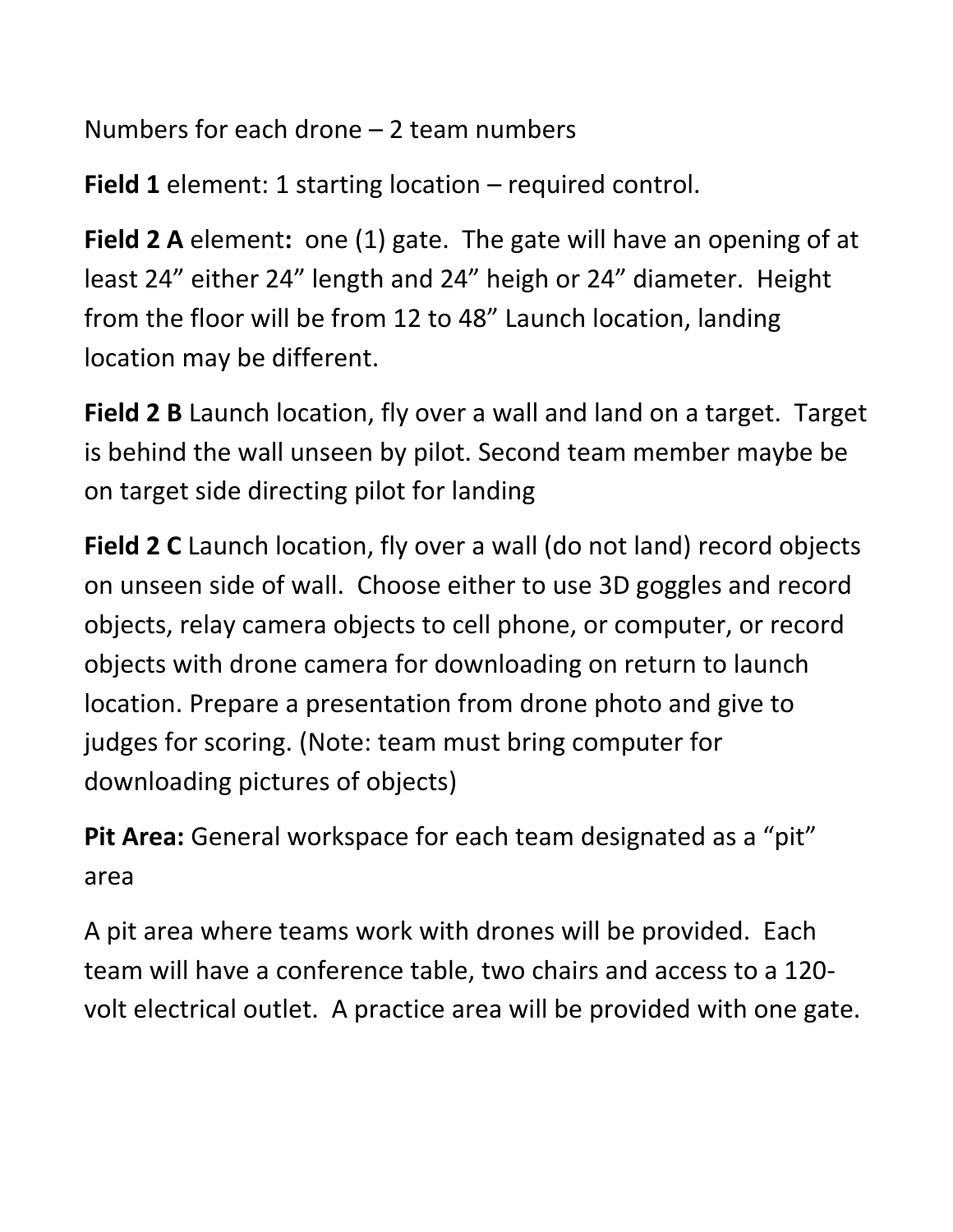**Supplied by the Competing Team:**

#### **Each team MUST have control of drone at all times**

Safety equipment – **Eye Protection is required at all times!!!**

Laptop computer (optional) used in **Field 2 C**

Drone – with extra blades, batteries charged (we recommend 10)

Blade guards on drone when flying

(one charged battery for each flight -5 flights required)

(know charge time for each battery and flight time for each

battery)

Drone controller with batteries

Power strip

Battery charger

Tools required for working on drone

You will need to modify this drone to carry a payload. (see directions for payload challenge 1)

Drones that you might consider are:

JJRC H31 pictured

SYMA X5SW pictured

Quadtone Tumbler 2.0 pictured

Many larger drones have been reduced in price.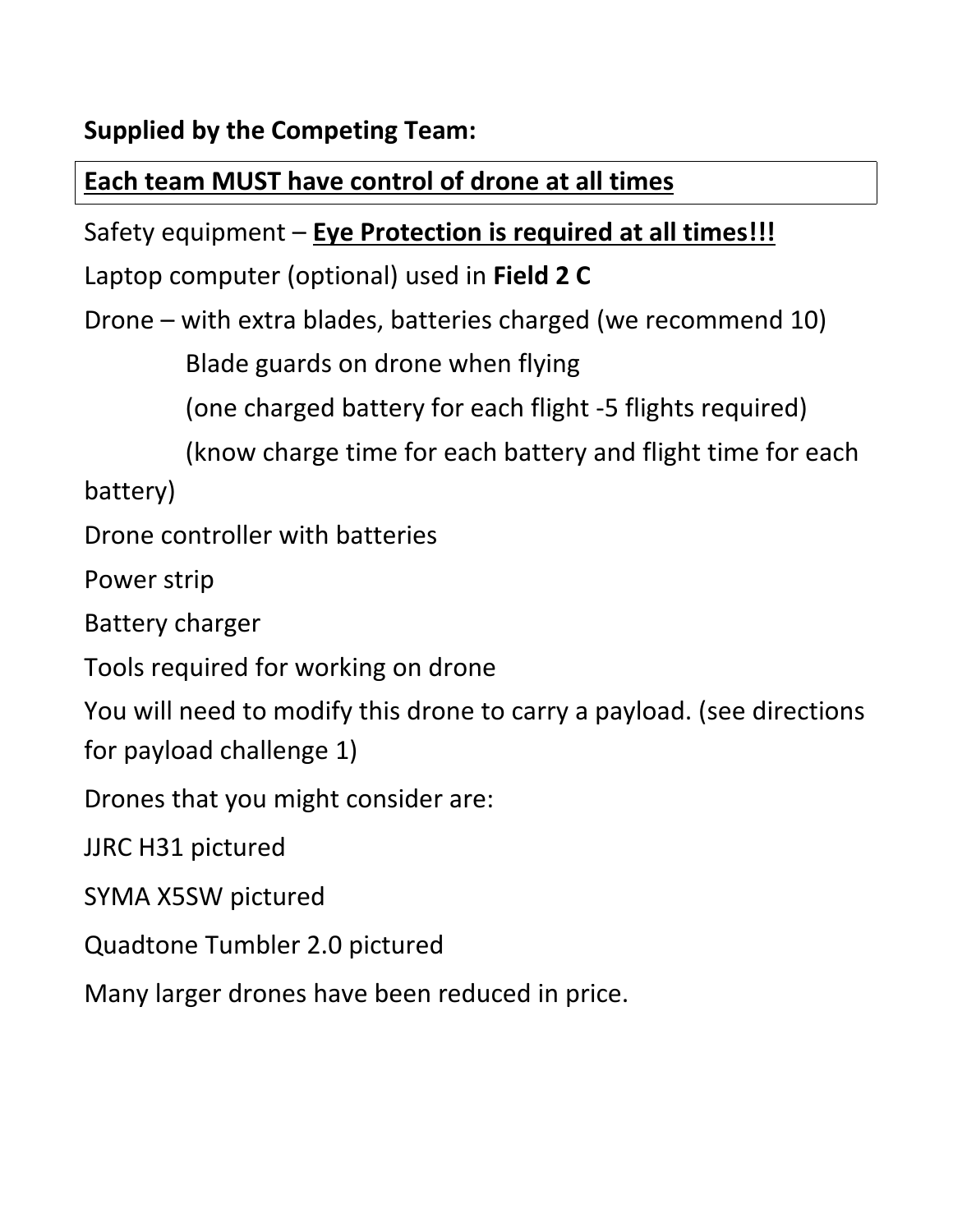

Husband X4 H107L RC Quad Copter, 4 Channel, 2.4 GHz



Feel free to choose a different drone, keeping in mind the gate opening will be 24 inches (609 mm) wide and 24 inches (609 mm) high.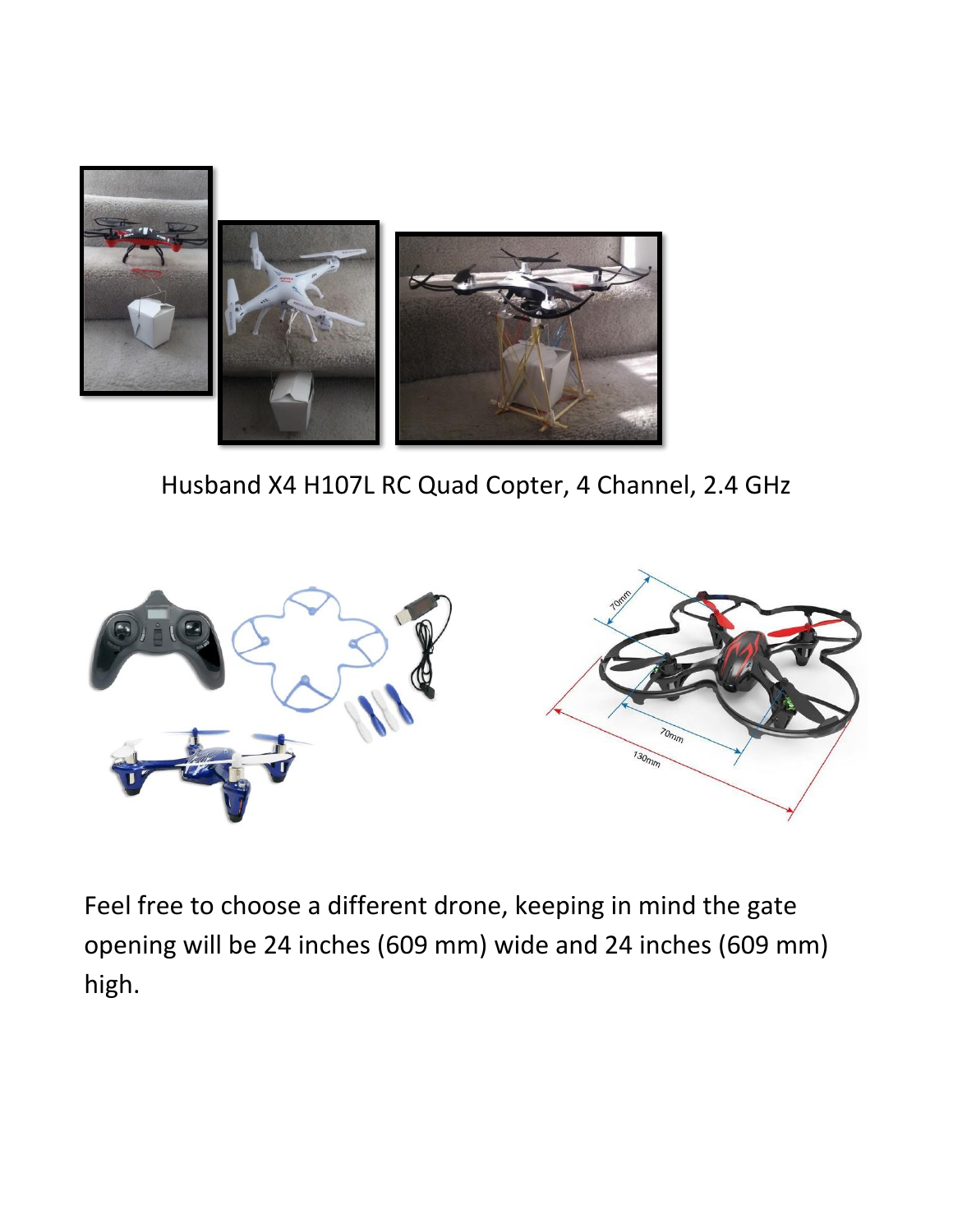At this time the use of FPV may be used. This contest will be modified to include computer programming as the technology advances.

Please note any challenges this contest presents, so changes can be made for next year. Thank you for your help.





#### **Basic Challenge Overview**

A two-member team brings a prebuilt drone to the competition. During the competition, the team will remotely operate the drone which should be capable of launching and flying two fields as directed by judges. One field will demonstrate team's control of the drone.

**Field 2 A** will ask the team to preload a payload, fly through a gate with a payload, land on a mark, unload the payload, and reload a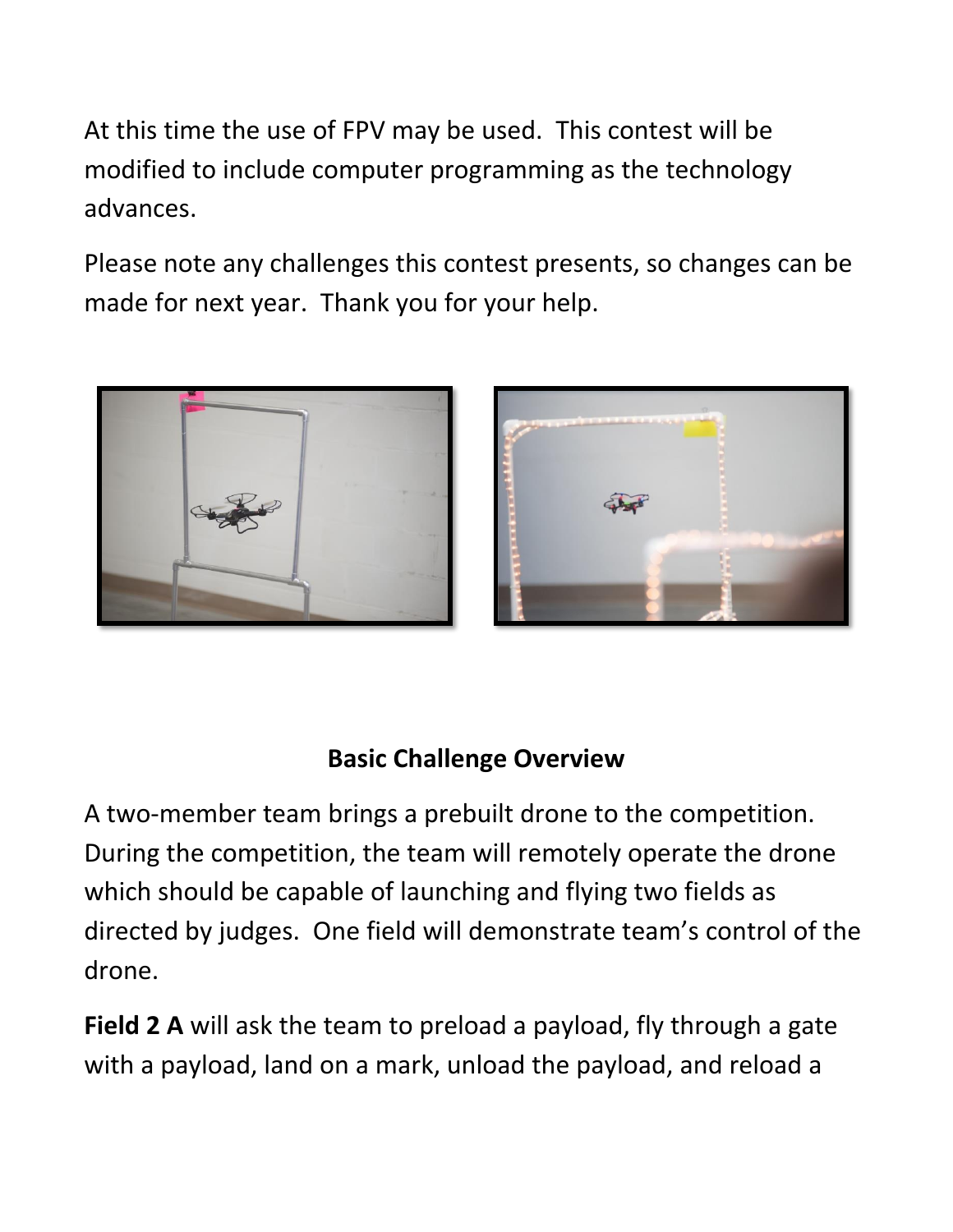## second payload flying back through the gate for delivery at starting mark **Each team must complete field (1) before going on to field (2)**

## **Basic Field 1**

## **Areas of judging will cover: Field 1** will be an open area for flight.

## **Team may change batteries between each field.**

Launch from a starting position to a hover between 3 to5 feet above start position for 5 seconds then land at starting position.



2. Launch from starting position to hover position then move in a straight line forward 5 feet-stop-back 5 feet to hover position and land at start position.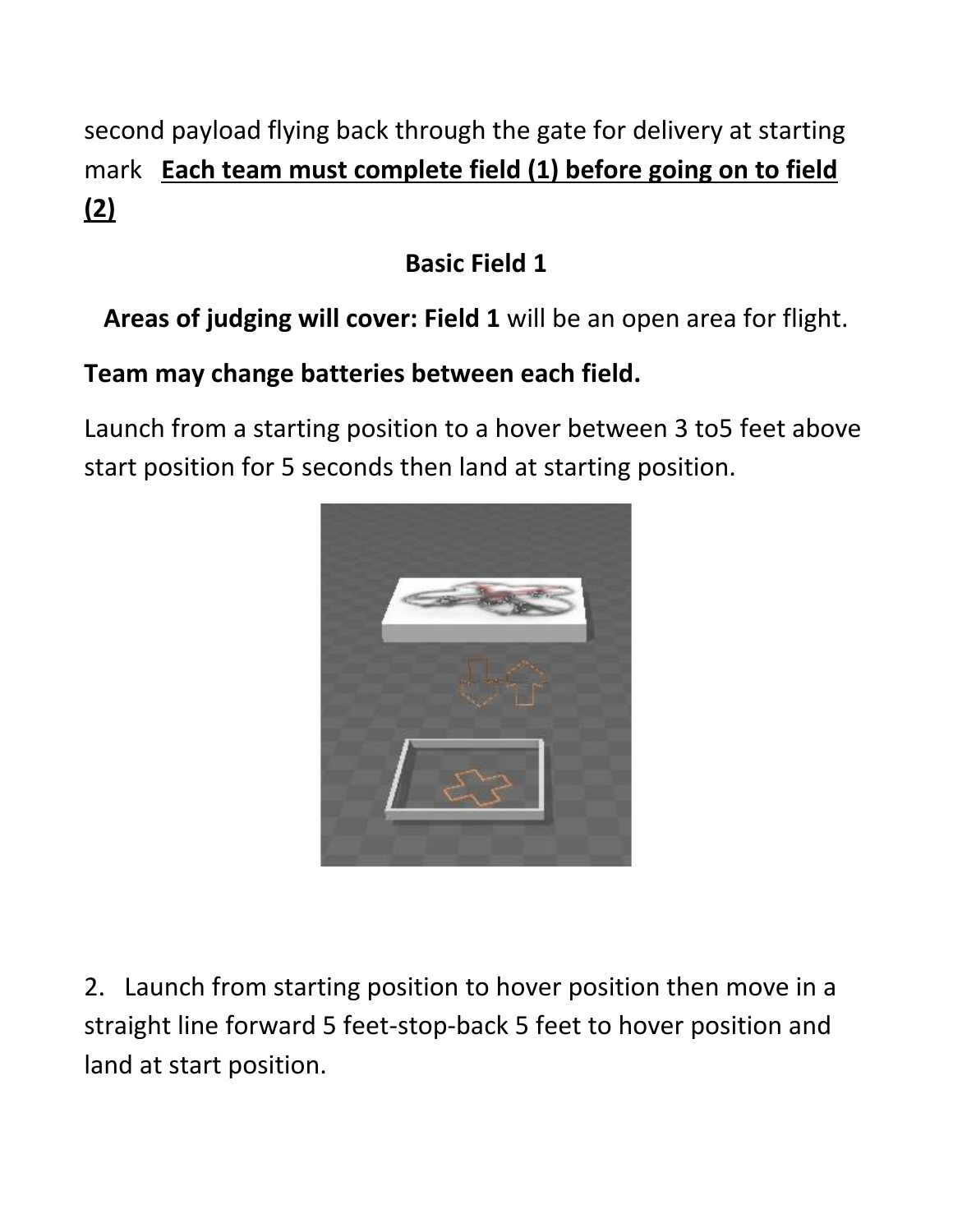

3. Square: Launch from start position to hover position – fly forward 5 feet-hover then turn 90 degrees (either right or left) fly 5 feet forward and hover turn 90 degrees and fly forward 5 feet hover turn 90 degrees and fly forward 5 feet hover over starting position for landing then land.

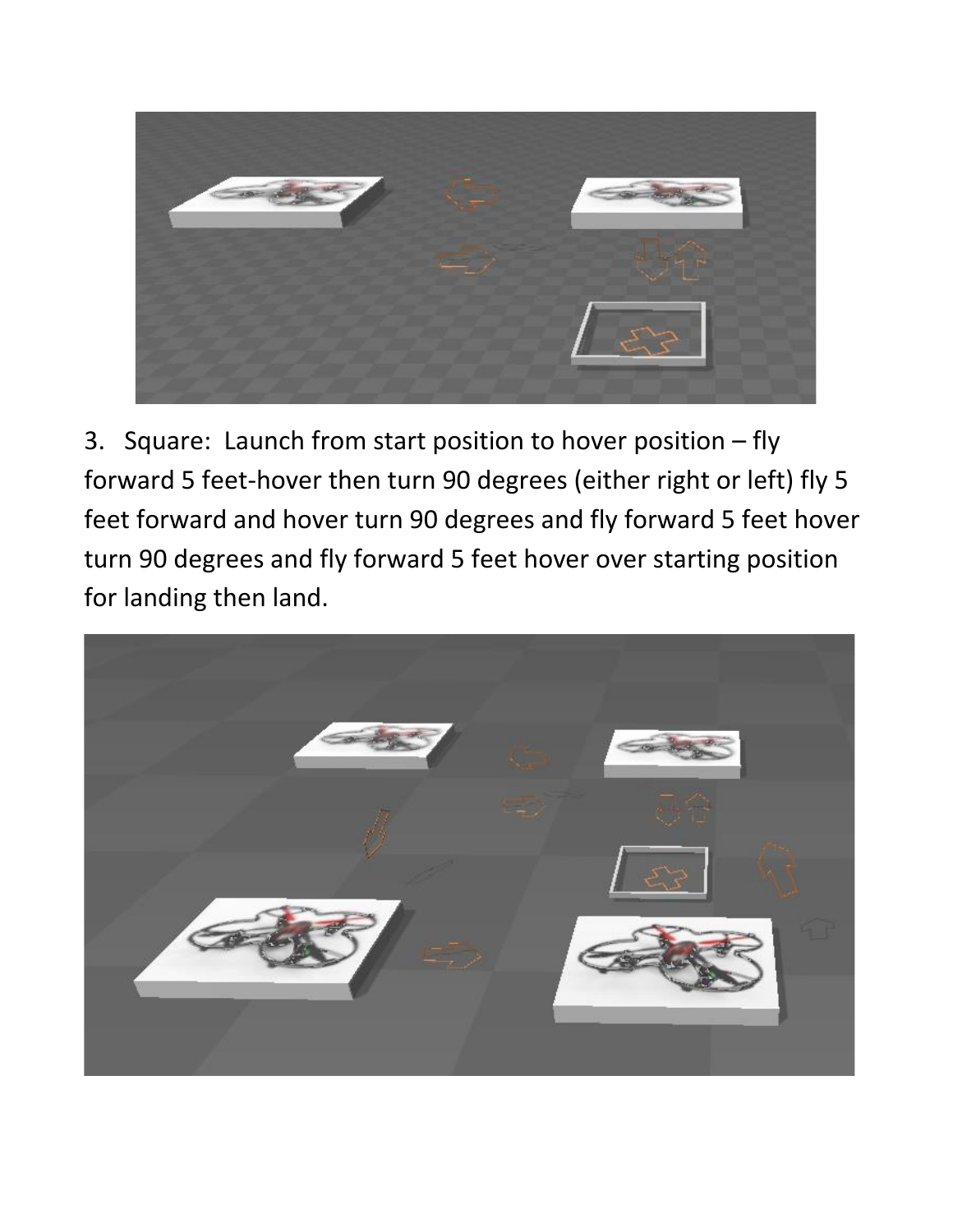4. Circle: Launch from start position to hover position –turn 90 degrees fly in a circle of at least 3-foot diameter ending circle over starting position for landing then land.

5. Figure Eight: Launch from start position to hover position- (this is the center of the figure eight) start you figure eight from this position making one loop ending over the center and continue second loop to complete figure eight. Fly back to hover over starting launch position and land.

**Five scores** (one for each challenge) will be added together to render one score for this field.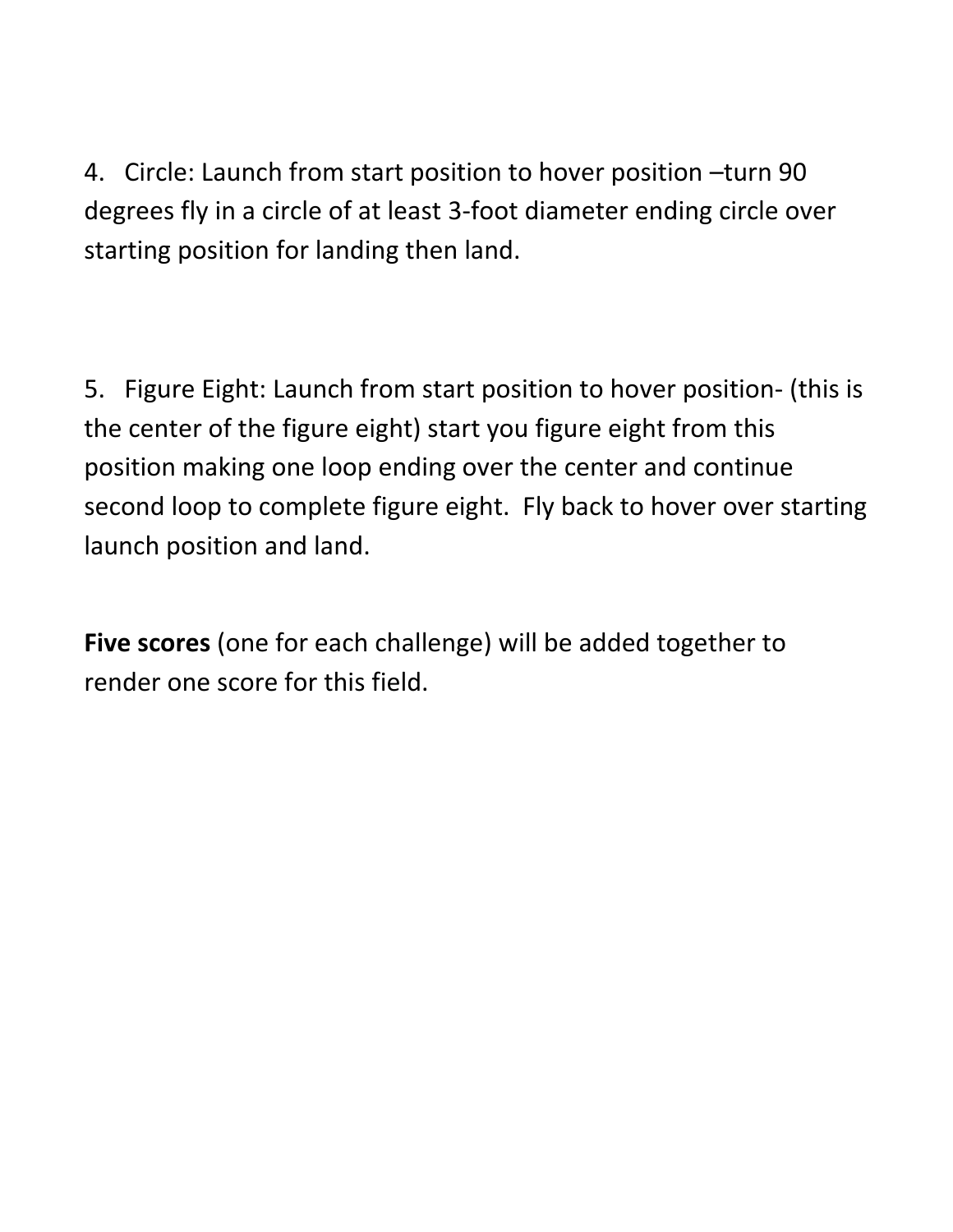## **Challenge Field 2 A**

#### **Areas of judging will cover: Field 2 A** will have one gate position (you chose

position) There will be a start and landing mark on other side.

Launch from a starting position. Fly with preloaded payload.( See Fig.1 payload) and fly through gate one. Land payload on the mark, other



side of gate. Unload payload and reload the second payload. Fly back through the gate and land on starting mark.

Your time in completing the gate will be recorded.

## **Fig 1 Payload**

If you build one for yourself you will need to shape a wire handle.

 $4''$  high by 3" wide 5" high with handle up-Box = 1 oz.

Each team will be given one box for practice.

You may put any weight you want in the box (as long as your drone will carry the weight).

JA Kitchens Chinese Take Out Food Boxes With Wire Handle, 16 oz, Pack of 50

[https://www.amazon.com/s/ref=nb\\_sb\\_noss?url=search-alias%3Daps&field](https://www.amazon.com/s/ref=nb_sb_noss?url=search-alias%3Daps&field-keywords=+chines+carry+out+food+cartons)[keywords=+chines+carry+out+food+cartons](https://www.amazon.com/s/ref=nb_sb_noss?url=search-alias%3Daps&field-keywords=+chines+carry+out+food+cartons)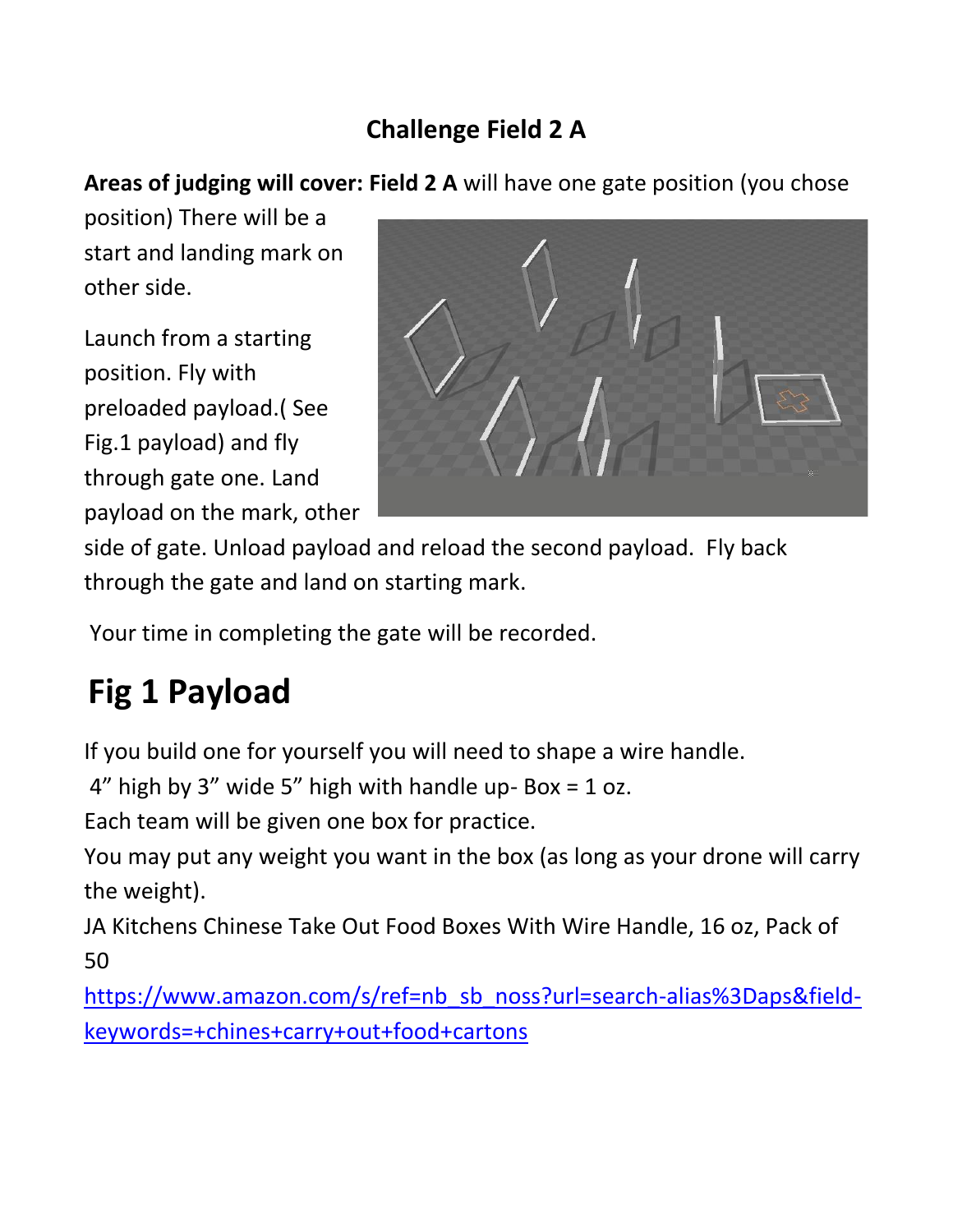

4" high by 3" wide 5" high with handle up- $Box = 1 oz$ .



#### Gate

Time will begin when you launch from the start position:

**Once you start a flight you may NOT touch your drone nor change batteries.** If you crash or the drone can no longer fly the run time will be recorded for that flight.

*Please note: After first flight to other side, the second team member may change batteries for flight back through with second payload. After second flight back to start, the battery maybe changed for third flight and again for the fourth flight.*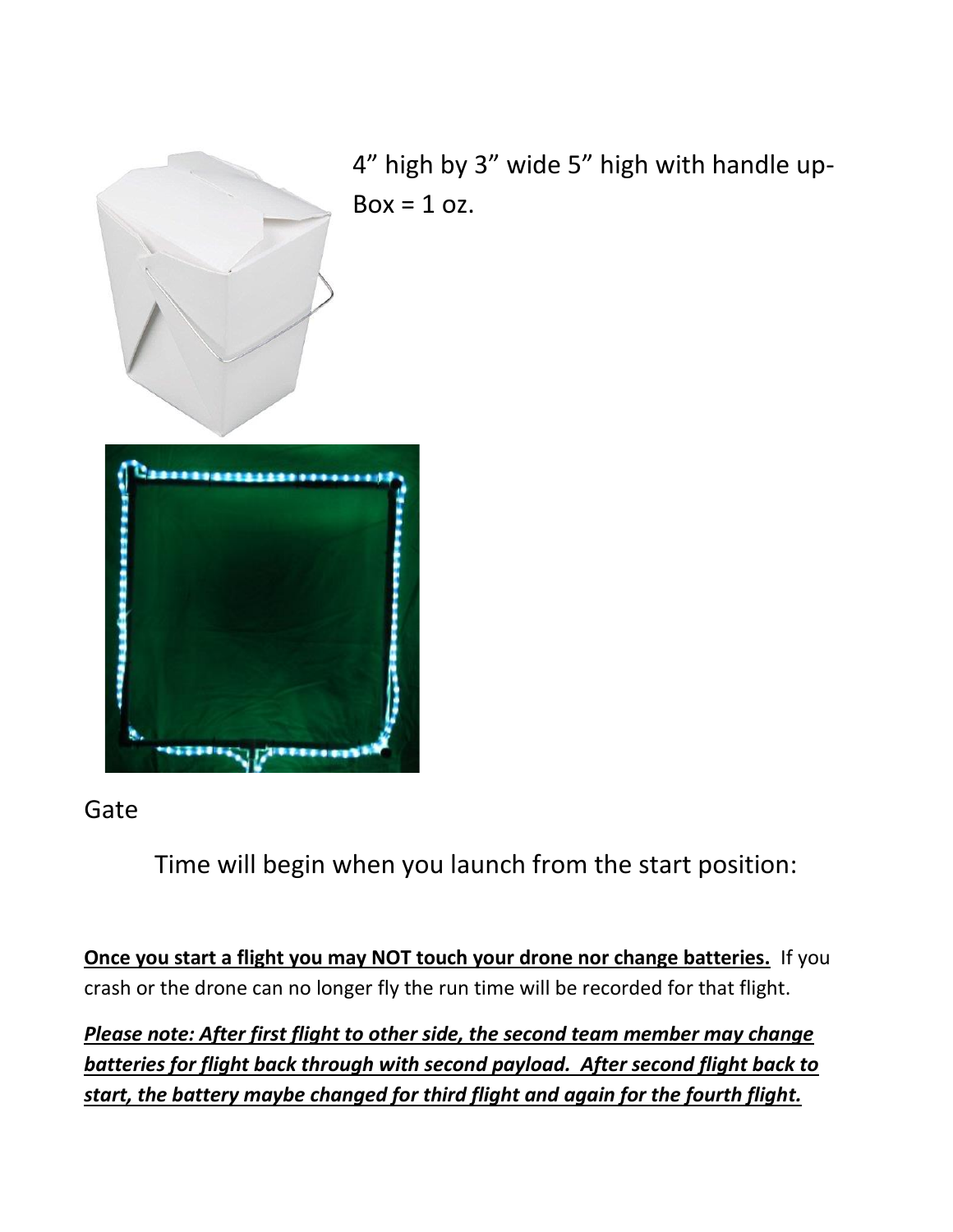One team member (flying the drone) will stand and preload the drone from the starting mark. You will place the drone on the starting position as directed by the judge. You will preload your drone with payload one (1). Payload will be marked and in color

Second team member will be on the other side of the gate, ready to unload and reload payload from second mark. **Drone must be turned off for safety unloading and reloading. (change battery if needed)**

From the second mark (with second payload) restart drone and fly back through the gate to starting mark for unloading. **Drone must be turned off for safety unloading and reloading. (change battery if needed)**

If your drone flies outside of the field parameters, that flight will not count and you may be disqualified by the judges. Each team must keep their drone in line of sight and have control of the drone at all times.

Your drone may not enter the challenge field while another team is flying.

You must be able to load and unload the box as shown. You choose how to carry the payload (box).

It might look like this:



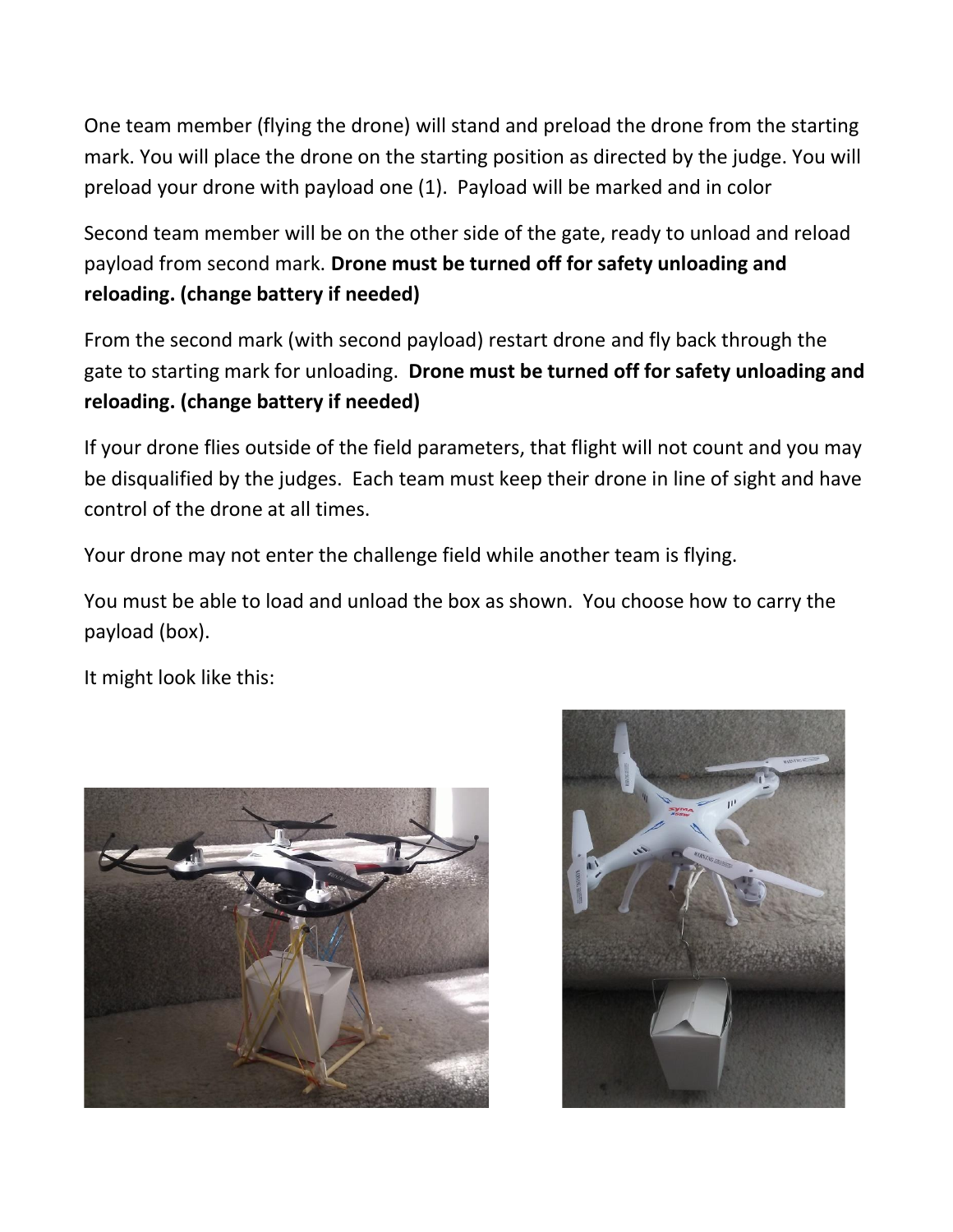## **Challenge 2 B**

The 2 B field will ask the team to fly using FPV. From a starting mark, one team member will drive the drone over a wall (non-see through) and land on a target on the other side. The target will be marked with rings in colors with each color ring values being marked. Each ring worth 10 points each. **Center mark is worth 50 points**

## **The judge will decide which ring and value will count.**

Once you start a flight you may NOT touch your drone nor change batteries. If you crash or the drone can no longer fly the run time will be recorded for that flight.



#### Top view Front View

The judge will move the target out of view of the drone pilot. The judge and the second team member will stand of the target side so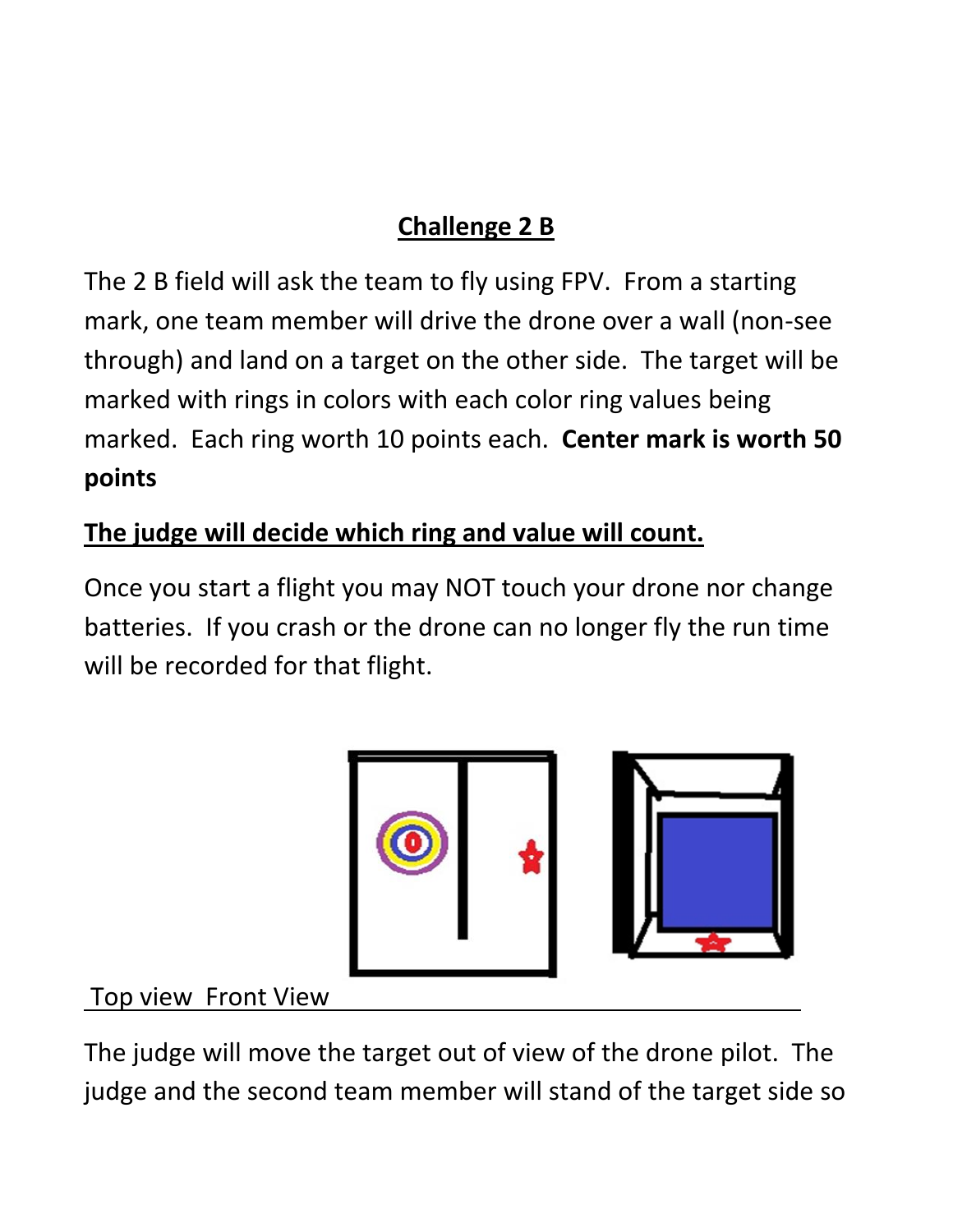the team member can direct the drone pilot when drone has landed and needs to be turned off.

Team will make sure the FPV is working at all times and the nonpilot can direct the pilot for safety.

After landing on the target, the pilot will turn off the drone for scoring with the judge. Only after the judge informs the team all is clear; the team can clear their drone form the field.

## **Challenge 2 C**

The 2 C field will ask the team to fly using FPV. From a starting mark, one team member will drive the drone over a wall (non-see through)

The team will decide how they are to view the objects on the unseen side. The team may choose to only use 3D goggles relaying to the second team member what is being seen on the other side. Or the drone may send pictures back to the team's cell phone for recording objects on the unseen side. Or the drone may take still pictures of objects for downloading to the team's computer for viewing and recording objects on the unseen side. (note team must bring a computer for downloading drone pictures.) Total points will be 100 points. Objects will include farm animals, buildings, crops, and wild animals. Information needed to complete report includes number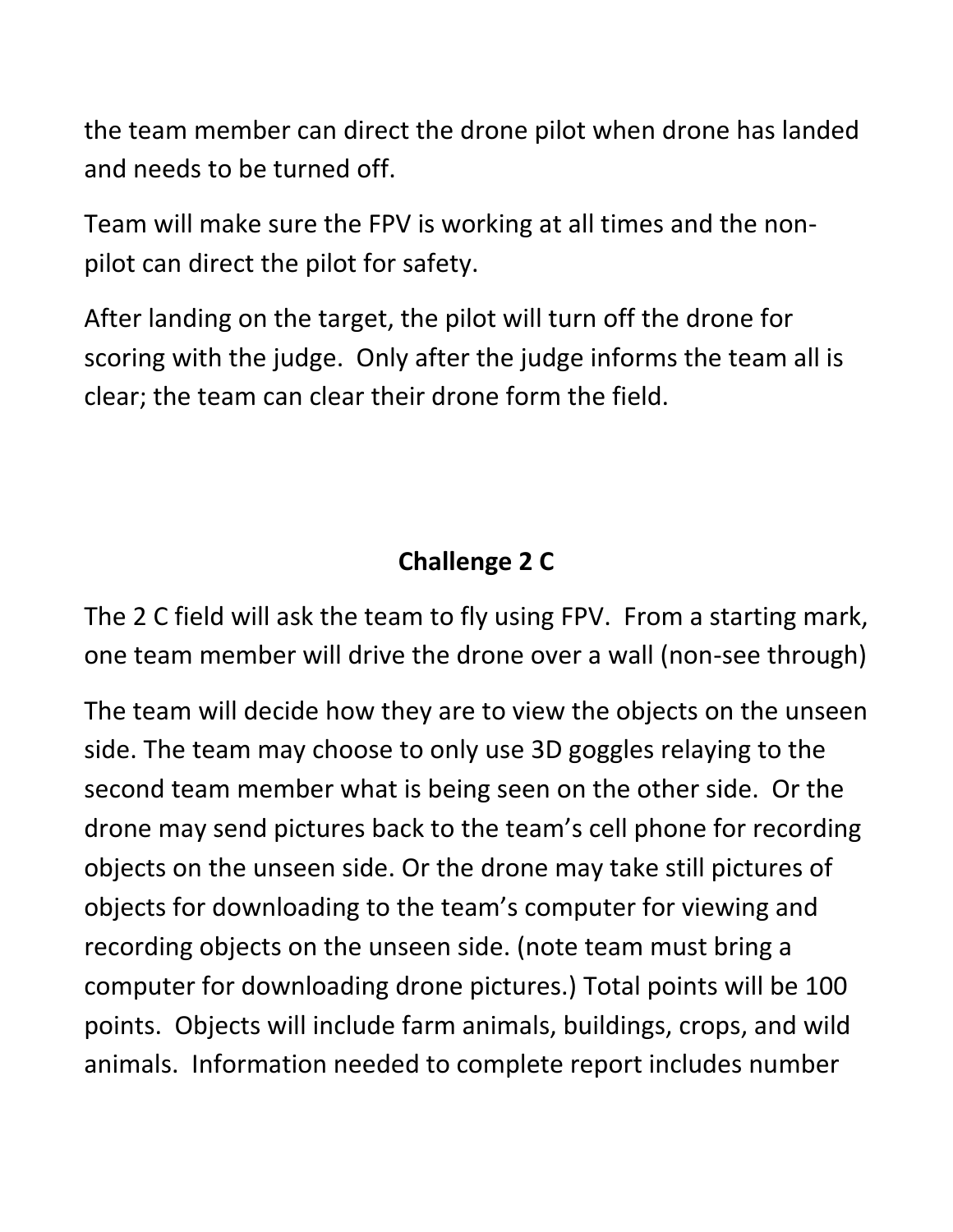of animals, color of animals, type of animals, and location of animals, other objects such as fences, machinery and people.

Prepare a drone photo presentation for judges to score.

Use computer for photo presentation.

Once you start a flight you may NOT touch your drone nor change batteries. If you crash or land, the challenge is over and object recording will stop.





#### Engineering Notebook

The Engineering Notebook will be submitted for judging at check-in. Required elements:

Overall neat and professional appearance

 $\overline{a}$ 

Complete list of materials for the drone with cost.